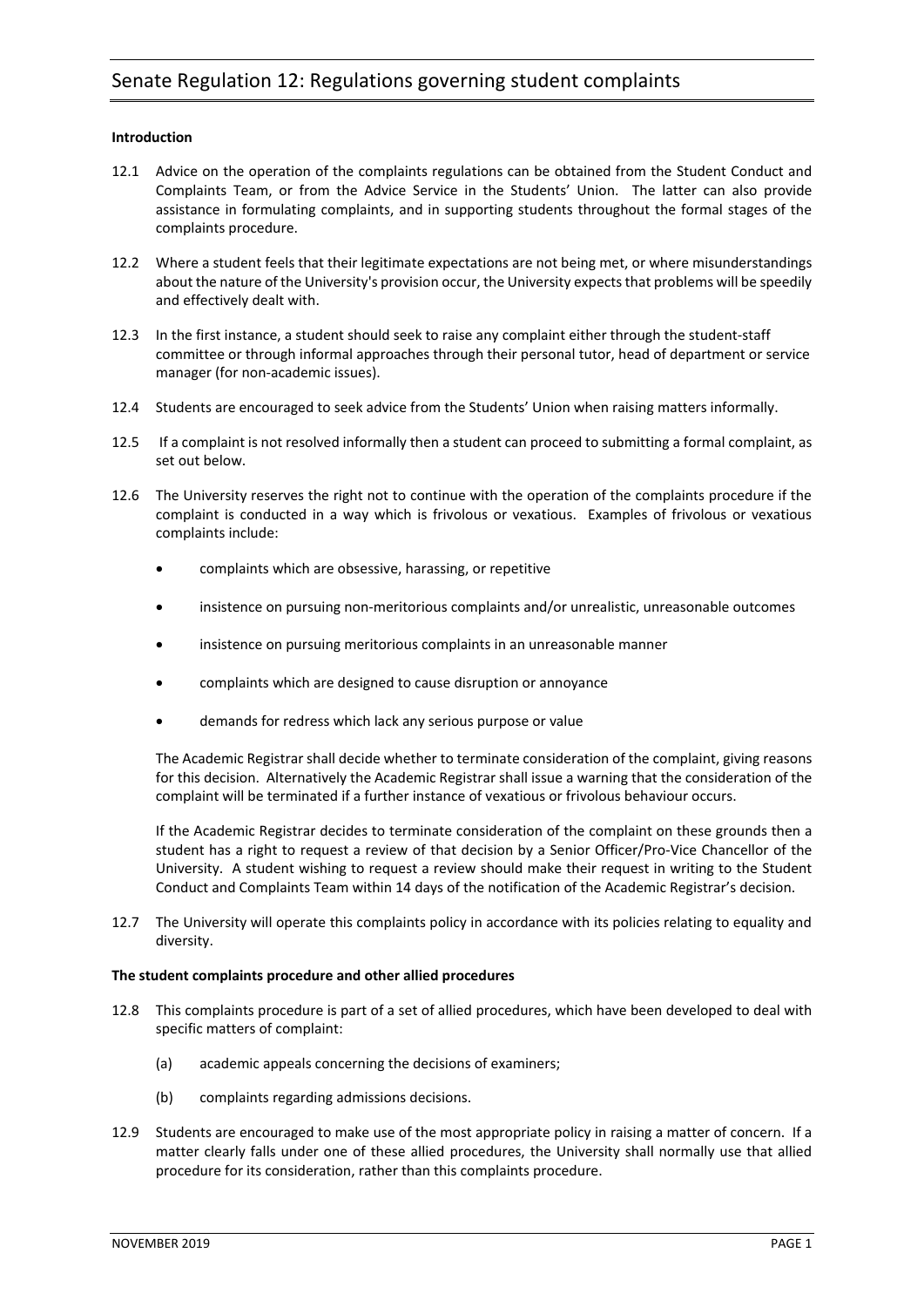- 12.10 If, on receipt of a complaint or at any stage in the consideration of a matter under this complaints procedure or any of the allied procedures, the Academic Registrar determines that the matter raised would be better considered under another of the policies, he or she may determine the policy under which the matter shall be given further consideration, and at which stage under the relevant procedures this consideration should now be given. The Academic Registrar shall notify the student in writing his or her decision in this matter.
- 12.11 The final decision regarding a matter raised under this policy or any of the allied procedure shall normally be considered to be the final decision of the University: there is no right to further consideration of the same matter under a different allied policy.

## **Matters which may be considered under this procedure**

- 12.12 This procedure is available to current students for the consideration of matters of complaint concerning both the academic and non-academic services of the University. It is also available to a former student of the University in relation to matters which arose during his or her period as a registered student of the University, provided that the timescales for the raising of matters of concern as set out in this policy are adhered to in relation to the matter raised.
- 12.13 In the context of this policy, 'academic content' within a complaint may be taken to include:
	- (a) matters of research supervision;
	- (b) matters relating to tutoring, teaching, the provision of specialist resources for study or research.
- 12.14 In the context of this policy, non-academic matters may be taken to include:
	- (a) matters relating to public information;
	- (b) matters relating to student support services and other services.

#### **Matters of concern relating to academic partners of the University**

12.15 Where the University is considering a proposal for a collaborative partnership with another organisation, the most appropriate way for these regulations to be applied to students studying with the partner organization shall be considered during the University's approval process. The contract governing the collaborative arrangement shall set out clearly the responsibilities of both the University and the partner in relation to student complaints.

#### **Disclosure and authority to consider complaints**

- 12.16 The investigation and resolution of complaints normally requires the sharing of some information within the University. All staff who are party to information relating to a complaint shall observe confidentiality in their custody of that information. All personal information used in the consideration of complaints will be processed by the University in accordance with the Data Protection Act.
- 12.17 In the consideration of complaints, the University shall normally adopt the principle that members of staff or others who are the subject of complaints need to be informed regarding the substance of the complaint against them and, within the complaints process, have an opportunity to give a response to the matter(s) raised.
- 12.18 A student who has particular concerns or requests concerning the confidentiality of information relating to a complaint should raise these at the earliest opportunity with the Academic Registrar. The University will respect a student's desire for confidentiality unless this impedes the course of the investigation, in which case the complainant will be given the options of pursuing the complaint with a reduced level of confidentiality or accepting a way forward whereby the University's capacity to investigate or resolve the complaint may be compromised by the student's desire for confidentiality.
- 12.19 Members of staff who have prior involvement with the matter of a complaint (either because they are the subject of the complaint, or because they have prior involvement in its consideration under these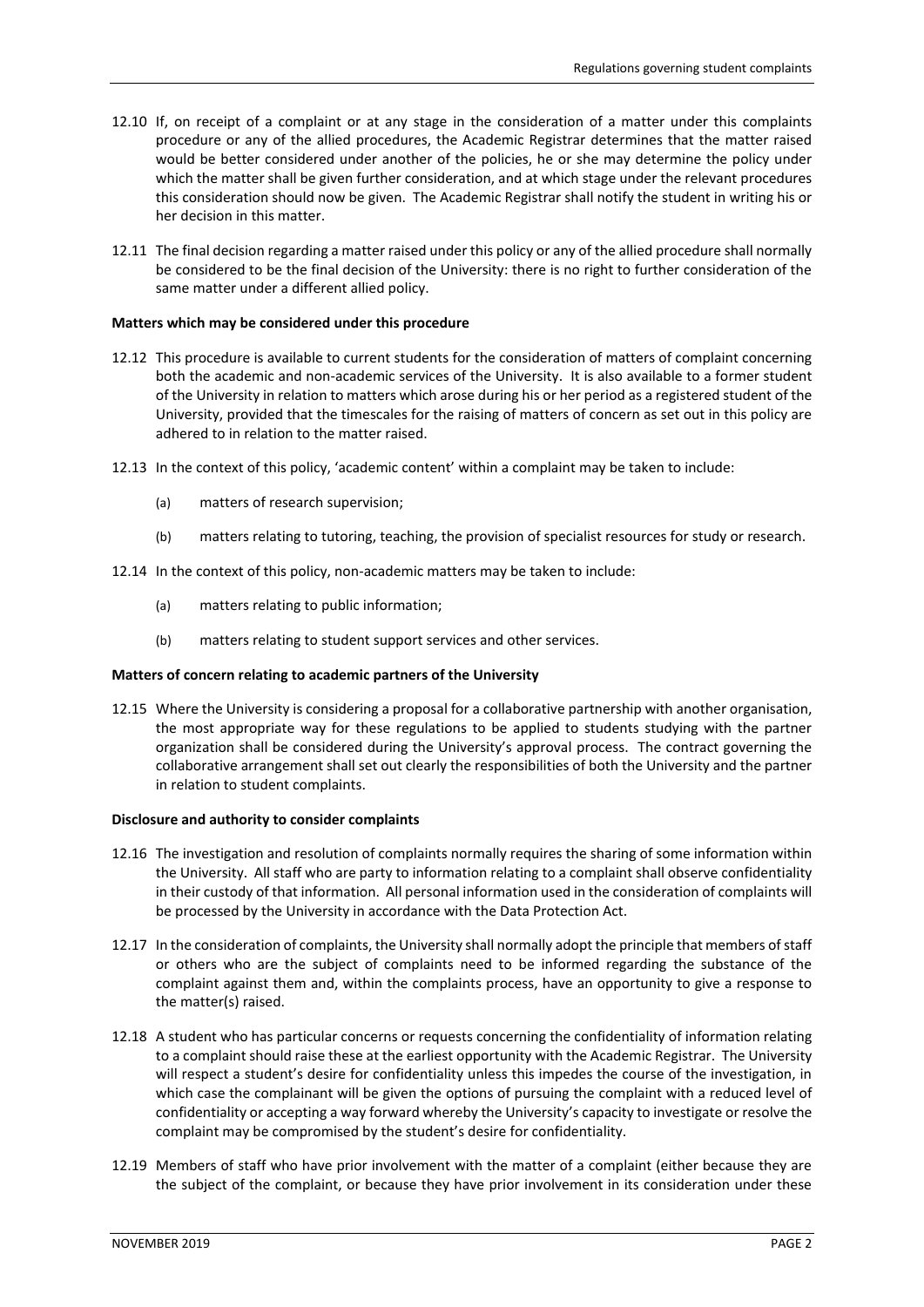procedures) may not normally be engaged in the consideration of that complaint under these procedures. The decision of the Academic Registrar regarding the appropriateness of individual members of staff to serve in these capacities under these procedures shall be final.

- 12.20 Where the Academic Registrar is the subject of a complaint, the duties of the Academic Registrar under these procedures shall be undertaken by the Registrar and Secretary or his or her nominee.
- 12.21 These procedures do not form part of the disciplinary procedures for staff. However any matters arising from this process which may require consideration under the disciplinary procedures shall be referred for separate consideration under those procedures.

## **Submission of formal complaints at stage one**

- 12.22 If a matter cannot be resolved informally, a student (hereafter 'the Complainant') may submit a formal complaint in writing. Complaints should be addressed to the Student Conduct and Complaints Team. Formal complaints must be submitted within three months of the matter first occurring. Where a submission is received more than three months after the date of the matter occurring, the Complainant must provide an explanation, supported by evidence where appropriate, for the late submission of the form. The Student Conduct and Complaints Team shall determine whether there is good cause for the late submission to be considered, or whether the complaint should be declared to be out of time.
- 12.23 For a matter to be considered as a Stage One Formal Complaint, the complaint must be set out on a complaints form which can be found at:

[www.le.ac.uk/sas/regulations/appeals-complaints/complaints](http://www.le.ac.uk/sas/regulations/appeals-complaints/complaints)

- 12.24 The form requires Complainants to provide a brief summary of their complaint and of the attempts made to secure a resolution including the names of those to whom their concerns have been addressed to date. If the Complainant has made no attempt to secure early resolution of the complaint, then they may be required to engage with this process before the Formal Complaint will be considered. Relevant evidence which the Complainant wishes to rely on must be submitted with the complaint form.
- 12.25 When submitting the Stage One Complaint Form, the Complainant should also specify the desired remedy.
- 12.26 Students who submit a complaint which contains a large quantity of information or in which the complaint or required remedy is unclear may be asked to submit a brief summary statement clarifying the main elements of their complaint before any investigation into the complaint can commence. Students should also note that whilst every effort will be made to conclude the investigation within 28 calendar days, it is likely that more time will be required to investigate a complex complaint. In such cases the Stage One Senior Officer will inform the Complainant of the anticipated time frame for the investigation and outcome.
- 12.27 Students must complain on their own behalf; the University will not discuss or correspond about such matters with third parties, including family members, other than in the most exceptional circumstances, and then only with the student's written permission and the agreement of the Academic Registrar.
- 12.28 Complaints may be raised individually or collectively. In the case of a group complaint each Complainant must complete a separate complaint form, although this may refer to a common statement of the matters complained of. The University may clarify which students are associating themselves with a submitted complaint before responding to it. Students who have not associated themselves with the complaint at that point will not normally be permitted to do so subsequently.
- 12.29 Complaints may be submitted by e-mail or in hard copy. Complainants may be required to produce original or other paper copies of documentation where this is relevant to the consideration of the complaint.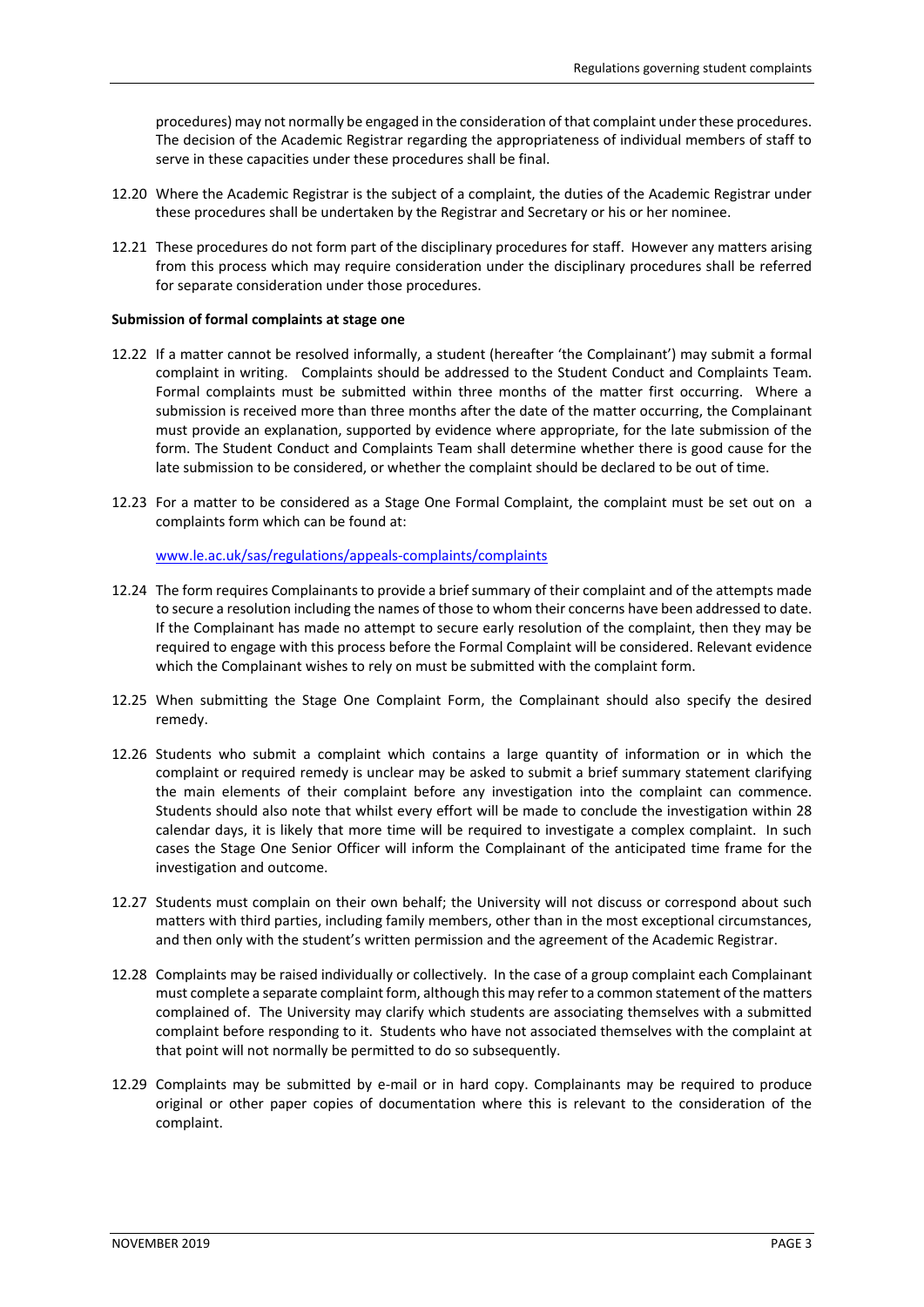#### **Formal complaint: stage one consideration**

- 12.30 Stage One formal complaints will be considered by one of the nominated Senior Officers from the relevant area of the University.
- 12.31 The Stage One Senior Officers comprise:
	- (a) the Heads of the Colleges and the College Academic Directors (in relation to academic matters) in such cases, assistance in the consideration of the complaint may be provided by the College's Director of Administration;
	- (b) the Librarian and Deputy Librarian(s) (in relation to services provided by the Library);
	- (c) the Director and Deputy Directors of IT Services (in relation to computing facilities);
	- (d) the Director and Deputy Directors of Residential and Commercial Services (in relation to student accommodation and the University's catering and conference services);
	- (e) the relevant Divisional Head and their deputies (in relation to any aspect of the University's administration and the operation of its Corporate Services).
- 12.32 Where the complaint has been addressed to the Student Conduct and Complaints Team the Student Conduct and Complaints Team will acknowledge in writing the receipt of any complaint, as soon as possible, and will initiate a review by identifying an appropriate Stage One Senior Officer to consider the complaint and by seeking a written report from the head of the department/section/unit against which the complaint is being issued.
- 12.33 The Stage One Senior Officer considering the Stage One Formal Complaint may nominate a senior member of staff without prior involvement in the case to act on his or her behalf as an investigating officer in respect of a complaint. The Stage One Senior Officer shall advise the Complainant and the Academic Registrar of the identity of any such investigating officer. The investigating officer is empowered to undertake all investigations and interviews required to investigate the complaint and to report on his or her findings to the Stage One Senior Officer. The outcome of the complaint at Stage One Formal Complaint shall be determined by the Stage One Senior Officer.
- 12.34 The Complainant may be called for interview during the period of investigation by the Stage One Officer. The Complainant may be accompanied to an interview by a friend or a representative, who may be a member of the Advice Service of the University of Leicester Students' Union. It is the responsibility of the Complainant wishing to be accompanied to inform his or her friend or representative of the date, time and place of any interview. The Complainant shall, where possible, notify the Stage One Officer of the name of any friend or representative who will be accompanying them at least two days before the date of the interview. The Complainant may not be represented by a qualified member of the legal profession at an interview.
- 12.35 Where it is not practicable for the Complainant to the called for interview (for example where the Complainant is overseas), the Stage One Senior Officer may (in consultation with the Complainant) determine to refer any questions arising from their investigations to the Complainant in writing or by teleconference.
- 12.36 So far as is practicable the Stage One Senior Officer will respond to the Complainant in full within 28 calendar days of the submission of the Stage One complaint, setting out in writing his or her decision in relation to the matter and the reasons for that decision. This decision letter will draw the student's attention to the availability of the Stage Two complaints procedure. If the Stage One Senior Officer is unable to provide a decision within 28 calendar days, he or she shall write to the Complainant setting out the reasons for the delay and anticipated date for the issuing of a decision.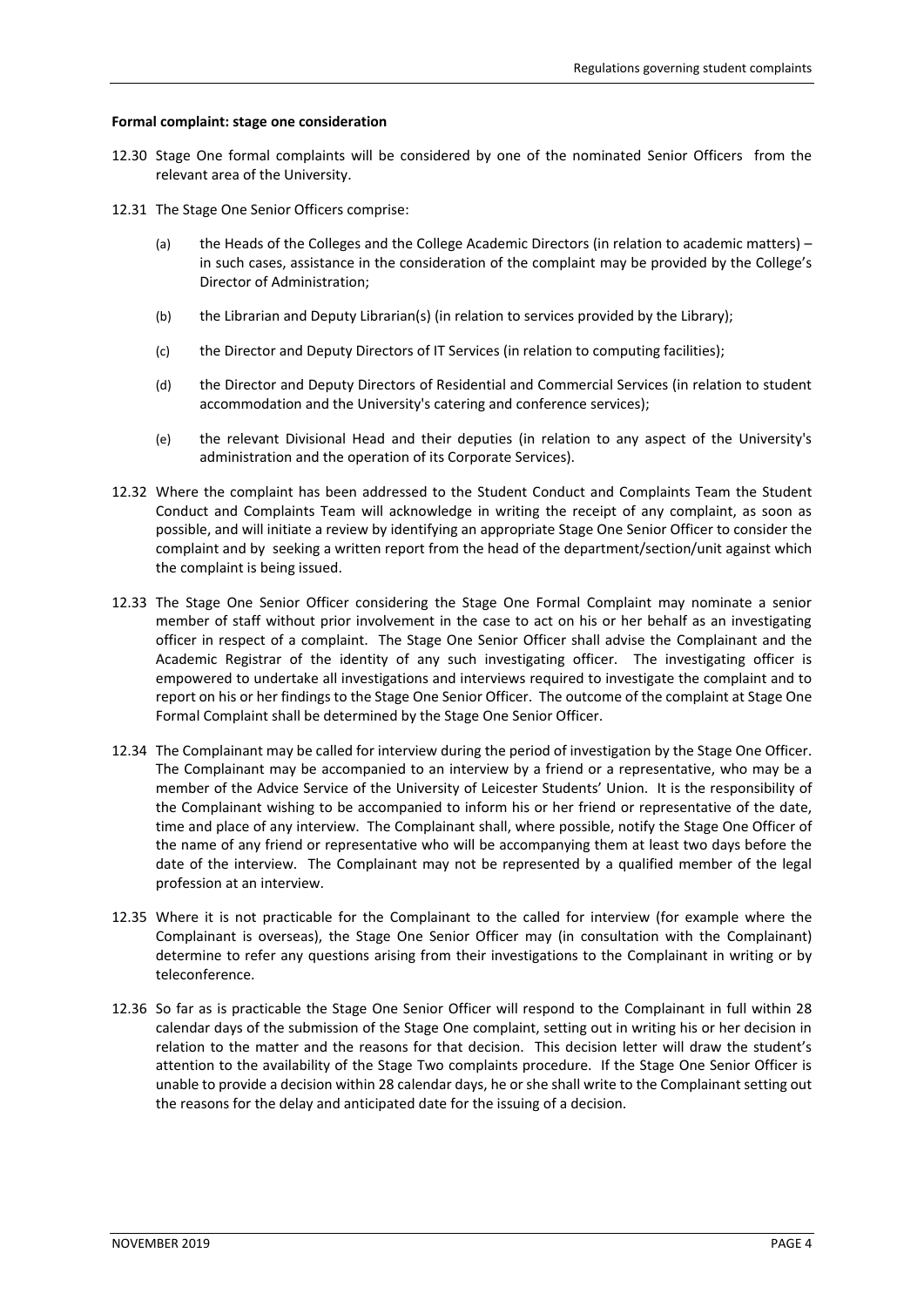### **Formal complaint: stage two initial review to establish if a prima facie case for further consideration exists**

- 12.37 Where the Complainant is not satisfied with the outcome at Stage One, he or she may submit a request for consideration of the matter at Stage Two. This request shall set out the elements of the response the Complainant is not satisfied with, giving the reasons why they believe the response is unsatisfactory and stating the remedy sought. Dissatisfaction with the outcome is not of itself an acceptable reason for requesting a review of the Stage One decision. If the Complainant wishes to present new material at Stage Two an acceptable explanation of why it was not presented with the original complaint must be given. Requests for initial review must be submitted in writing to the Student Conduct and Complaints Team. This must be done within 28 calendar days of the conclusion of the Stage One Formal Complaint.
- 12.38 The Student Conduct and Complaint Team will acknowledge the receipt of any such Stage Two application and the Academic Registrar shall allocate consideration of the submission to a senior member of staff of the University without prior involvement in the matter or of its consideration under this procedure who shall be referred to as the 'Stage Two Senior Officer'.
- 12.39 For a complaint which includes academic content, the Stage Two Senior Officer shall normally be a Pro-Vice-Chancellor. For a complaint without academic content, the Stage Two Senior Officer shall normally be a Pro-Vice-Chancellor or a Stage One Senior Officer (as defined above), without prior involvement in the complaint.
- 12.40 The Academic Registrar shall also assign a member of the administrative staff of Student and Academic Services to support the Stage Two process.
- 12.41 The Stage Two Senior Officer shall next determine whether the submission is eligible for further consideration. To be eligible, the submission must normally be based on at least one of the following:
	- (a) evidence of procedural irregularity in the Stage One consideration of the matter;
	- (b) new evidence which, for an acceptable reason, was not submitted by the Complainant at Stage One;
	- (c) that, in the judgment of the Stage Two Senior Officer, there is evidence previously available at Stage One which requires further consideration
- 12.42 In so doing the Officer shall take into account in the initial review:
	- (a) any documentation submitted by the Complainant in Stage One;
	- (b) the letter setting out the outcome of the investigation of the complaint in Stage One;
	- (c) key documents taken into consideration by the Stage One Senior Officer if required
	- (d) the substance of the Complainant's request for Stage Two submission.
- 12.43 The Stage Two Senior Officer will determine what documents are required for the initial review of the Stage One decision. When the Stage Two Senior Officer has determined whether the case is eligible for further consideration, they shall notify the Complainant and the Academic Registrar regarding their decision.
	- (a) if it is determined that the case is eligible for consideration at Stage Two, a panel will be convened to review the case;
	- (b) if it is determined that there is no case for further consideration of the complaint at Stage Two, the Complainant shall be notified of this in writing.
- 12.44 Where the case is judged not to be eligible, the Stage Two Senior Officer shall notify the Complainant regarding this outcome setting out the reasons. The complaints procedure shall be concluded at this and a completion of procedures letter issued. The Complainant should normally be informed of the decision within 28 calendar days of receipt of the Stage Two Complaint. If the Stage Two Senior Officer is unable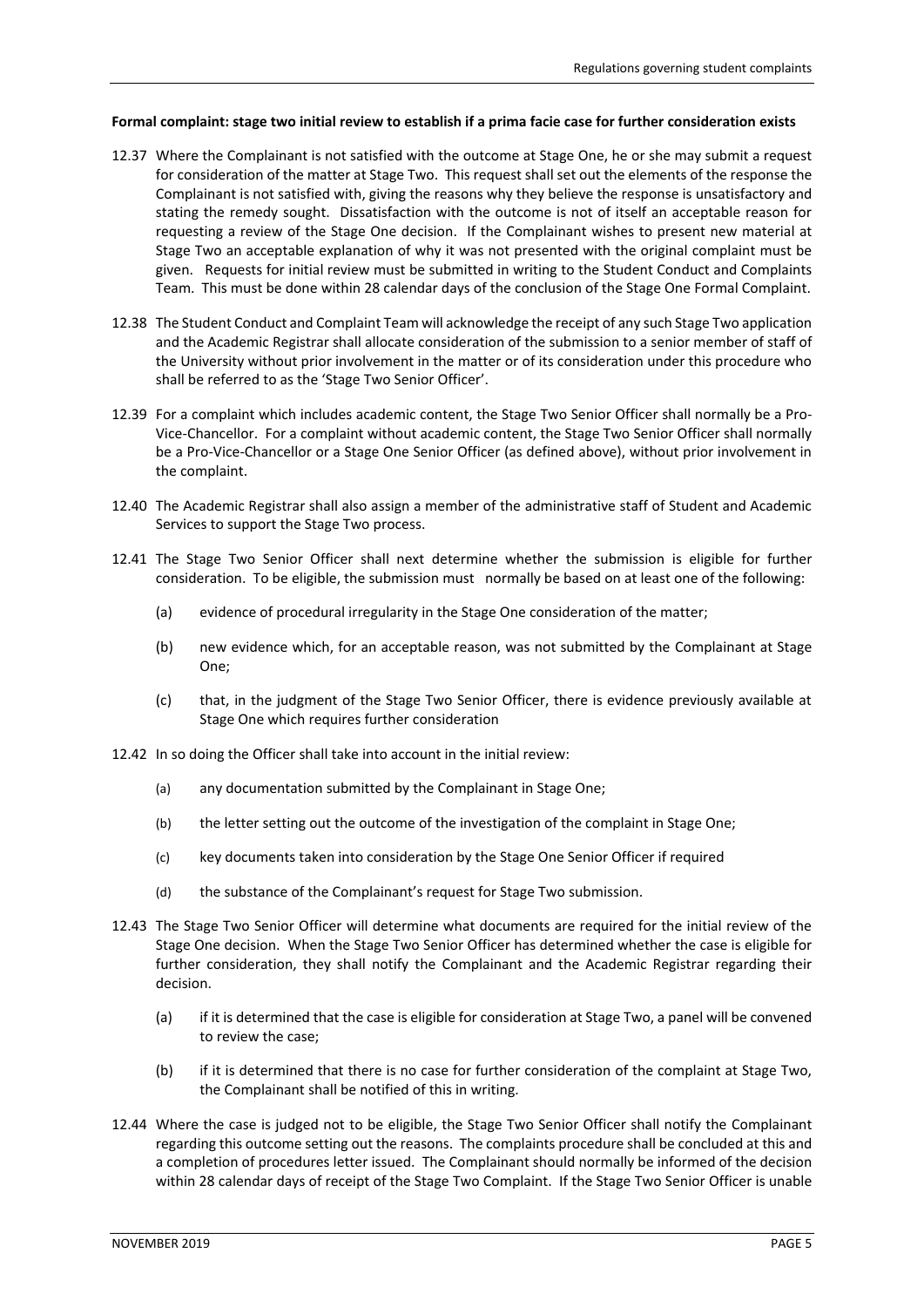to provide a decision within 28 calendar days of receipt of the request for consideration, he or she shall write to the Complainant setting out the reasons for the delay and anticipated date for the issuing of that decision.

12.45 If the Stage Two Senior Officer concludes that the complaint may be resolved without recourse to a panel through the offering of a remedy, with the agreement of the Academic Registrar, the Stage Two Senior Officer may offer a remedy to the Complainant at this stage. The Complainant shall be advised that he or she is entitled for the matter to progress to a panel hearing without detriment or disadvantage if he or she does not accept any remedy now offered. However, if a remedy offered in this way is formally accepted by the Complainant, the complaints procedure shall be concluded at this stage.

### **Formal complaint: Stage Two Panel consideration**

- 12.46 The members of the Stage Two Panel shall be appointed by the Vice-Chancellor on the advice of the Academic Registrar.
- 12.47 A Stage Two Panel for a complaint with academic content shall comprise:
	- (a) the Stage Two Senior Officer who initially reviewed the complaint (in the Chair);
	- (b) another Pro-Vice-Chancellor or Head of College without prior involvement in the complaint;
	- (c) another member of senior academic staff of the University without prior involvement in the complaint.
- 12.48 A Stage Two Panel for a complaint without academic content shall comprise:
	- (a) the Stage Two Senior Officer who initially reviewed the complaint (in the Chair);
	- (b) a Pro-Vice-Chancellor or Stage One Senior Officer without prior involvement in the complaint;
	- (c) another senior member of staff of the University without prior involvement in the complaint.
- 12.49 The Academic Registrar shall appoint a Secretary to support each Stage Two Panel. The Secretary shall, in consultation with the Chair of the Panel, identify a date for the hearing. The Secretary shall give the Complainant at least 21 calendar days' notice of the date of the hearing, and advise the Complainant regarding the procedure for the calling of witnesses.
- 12.50 The Panel may call witnesses to attend the hearing (including as appropriate the Stage One Senior Officer who first considered the case). The purpose of witness evidence at the hearing shall be to provide information for the Panel to enable it to reach its decision. The Chair of the Stage Two Panel shall also give an opportunity to the Complainant and the Stage One Senior Officer to request witnesses to be called to the hearing. A request for the attendance of a witness should be supported by a short explanation of their relevance to the case. The decision of the Chair regarding the attendance of witnesses at the hearing shall be final. In reaching a decision as to whether it is necessary for a witness to attend the panel meeting the Chair will take into account documentary evidence or information already provided at Stage One. The deadline for submission of requests for the attendance of witnesses shall not be less than 14 calendar days before the scheduled date of the hearing. The Complainant shall be informed regarding the identity of all witnesses to be called at least three days before the date of the hearing.
- 12.51 The Complainant may be accompanied to the hearing by a friend or a representative, who may be a member of the Advice Service of the University of Leicester Students' Union. A representative may undertake the presentation of the case on behalf of the student, but the Complainant may not be represented at the hearing in his or her absence by the representative. It is the responsibility of the Complainant wishing to be accompanied to inform his or her friend or representative of the date, time and place of the hearing. The Complainant shall, where possible, notify the Chair of the hearing or meeting of the name of any friend or representative who will be accompanying them at least two days before the date of the hearing or meeting. The Complainant may not be represented by a qualified member of the legal profession at the hearing.